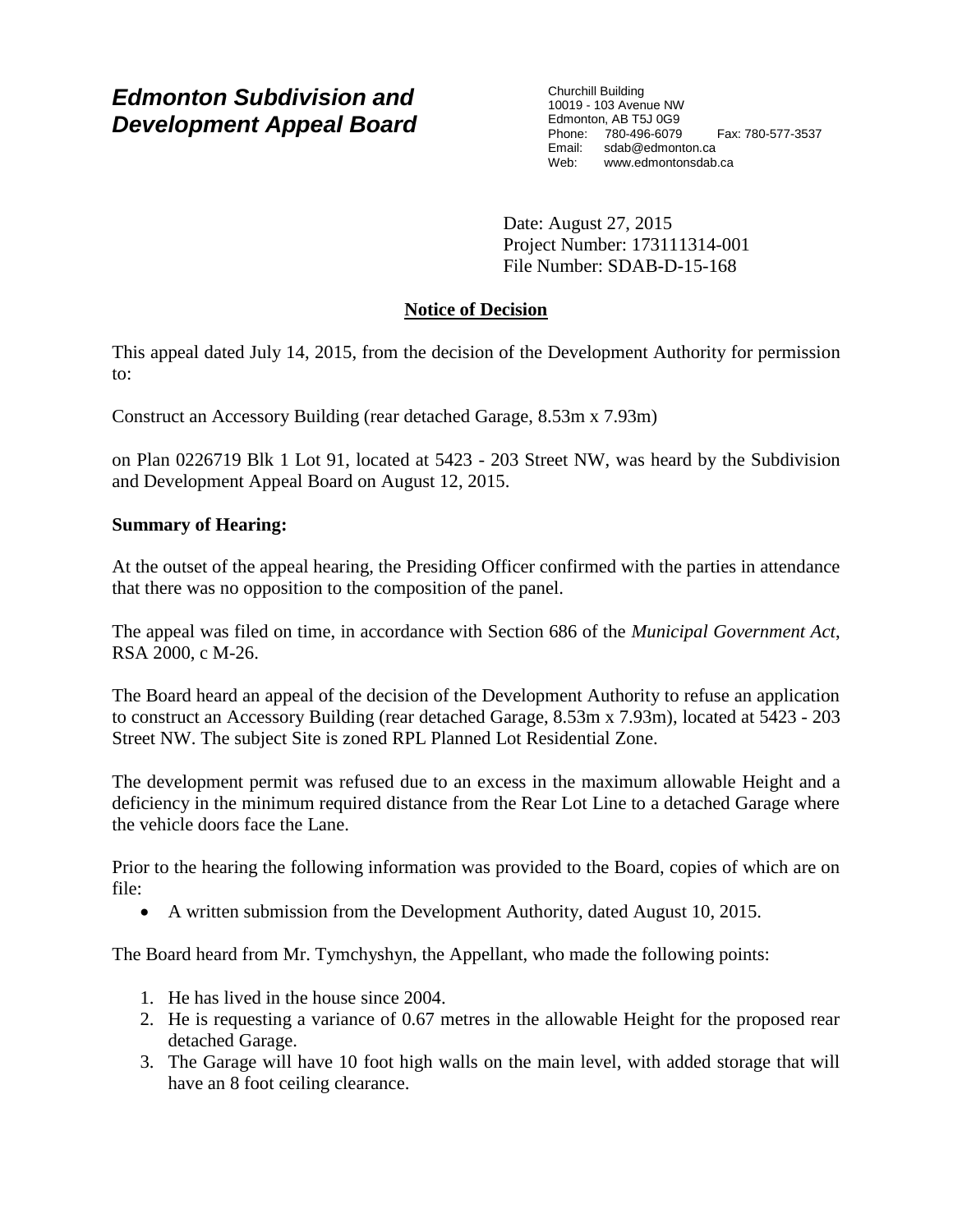- 4. He would like to install a lift in the Garage for servicing his own vehicles.
- 5. He received verbal support for the proposed development from neighbouring property owners.
- 6. In his opinion, the proposed Garage will not interfere with the scale of future garages being built in the neighbourhood.
- 7. There are garages across the rear lane with additional storage space in them.
- 8. The proposed detached Garage will have a gable pitch roof that will match the principal Dwelling.
- 9. Because of differences in grade the Garages across the rear lane are taller than the proposed Garage. The Proposed Garage will be in keeping with the character of the neighbourhood.
- 10. The property is located on a pie shape lot and the location of the detached Garage will allow for sufficient amenity space in the Rear Yard.

In response to questions from the Board, Mr. Tymchyshyn provided the following information:

- 1. He confirmed that his house is a two Storey house and is taller than the proposed Garage.
- 2. The detached Garage will have interior stairs and will have gas and electricity services with no plumbing.
- 3. The detached Garage will not be used as a Secondary Suite or be used to operate a business.
- 4. He did not have anything in writing from neighbouring property owners in support of the proposed development.
- 5. The 10 foot Height for the proposed detached Garage is not necessary; however, he would prefer this Height.
- 6. Only one corner of the proposed detached Garage does not meet the Rear Setback requirement to the rear lane.
- 7. With the lift, there will still be two parking spaces available in the detached Garage.

The Board then heard from Ms. Hetherington, representing the City of Edmonton's Sustainable Development Department, who made the following points:

- 1. She reviewed her written submission with the Board.
- 2. She referred to Section 50.3(2) of the *Edmonton Zoning Bylaw*, which states in part that "an Accessory building or structure shall not exceed 4.3 m in Height".
- 3. She referred to Section 6.1(49) of the *Edmonton Zoning Bylaw,* which defines Height as the "vertical distance between two points."
- 4. Development Officers do not have the authority to grant a variance in Height. The proposed detached Garage is 4.77 metres, at mid-point which is in excess of the maximum allowable Height by 0.47 metres, and over the maximum height allowed for accessory buildings (5.8 m.) by 0.67 metres.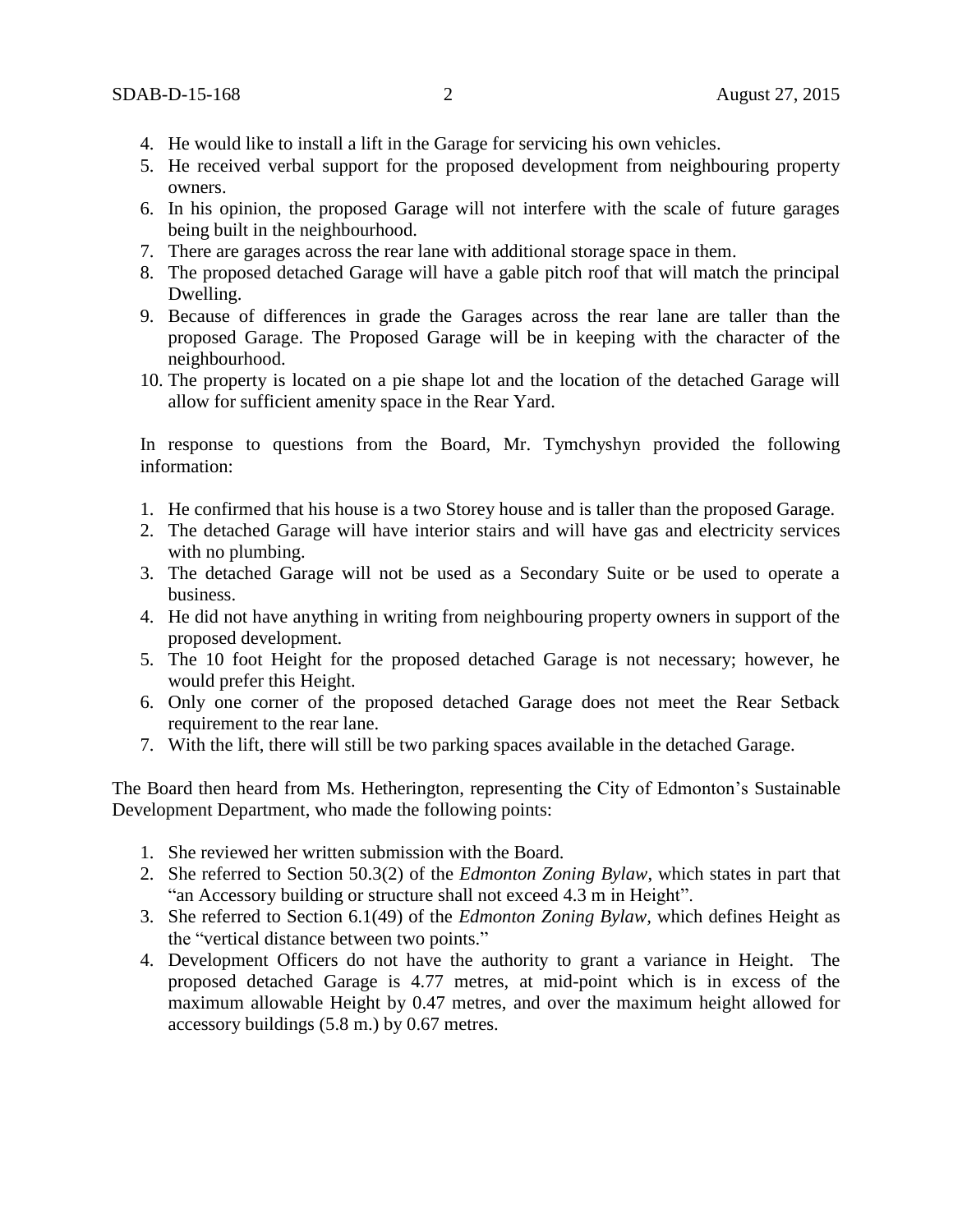- 5. She referred to Section 50.3(4)(e)(i) of the *Edmonton Zoning Bylaw*, which states in part that "on any Site governed by the RPL , RF5, RF6 or UCRH Zone, the minimum distance from the Rear Lot Line to a detached Garage where the vehicle doors face the Lane shall be 2.75 m".
- 6. There is a hardship for the Appellant to build on the property as this is an irregular shape lot and only a small portion of the corner is deficient in the Rear Setback.
- 7. The majority of the detached Garage does comply with the 2.75 metres requirement.
- 8. In her opinion, the location of the detached garage will not unduly interfere with the Rear Setback.

In response to questions by the Board, Ms. Hetherington provided the following information:

- 1. The Height was calculated with the new Bylaw that was passed on July 6, 2015.
- 2. The proposed detached Garage is within the 12 percent allowable Site Coverage.
- 3. She could not comment with regard to neighbouring garages as only aerial photographs were reviewed.

In rebuttal, Mr. Tymchyshyn made the following points:

- 1. The forms for the proposed detached Garage are being done and the trusses have been ordered, but no concrete has been poured.
- 2. The proposed Height is over by 0.67 metres which is less than three feet and not a full Storey.

### **Decision:**

The appeal is ALLOWED and the decision of the Development Authority is REVOKED. The development is GRANTED as applied for to the Development Authority, subject to the following CONDITIONS:

- 1. The development is approved according to the plans submitted.
- 2. Eaves may project a maximum of 0.46 metres into required Setbacks or Separation Spaces of less than 1.2 metres.
- 3. Eavestroughing shall be installed and drainage must take place entirely on the subject property.
- 4. The access to the Garage shall be hard surfaced. Hard surfacing shall mean provision of a durable, dust-free material constructed of concrete, asphalt or similar pavement.

In granting the development the following variances to the *Edmonton Zoning Bylaw* are allowed:

- 1) A variance of 0.47 metres is granted for the Height to the midpoint of the roof.(Section 50.3(2));
- 2) A variance of 0.67 metres is granted for the maximum height of the roof. (Section 6.1.(49)); and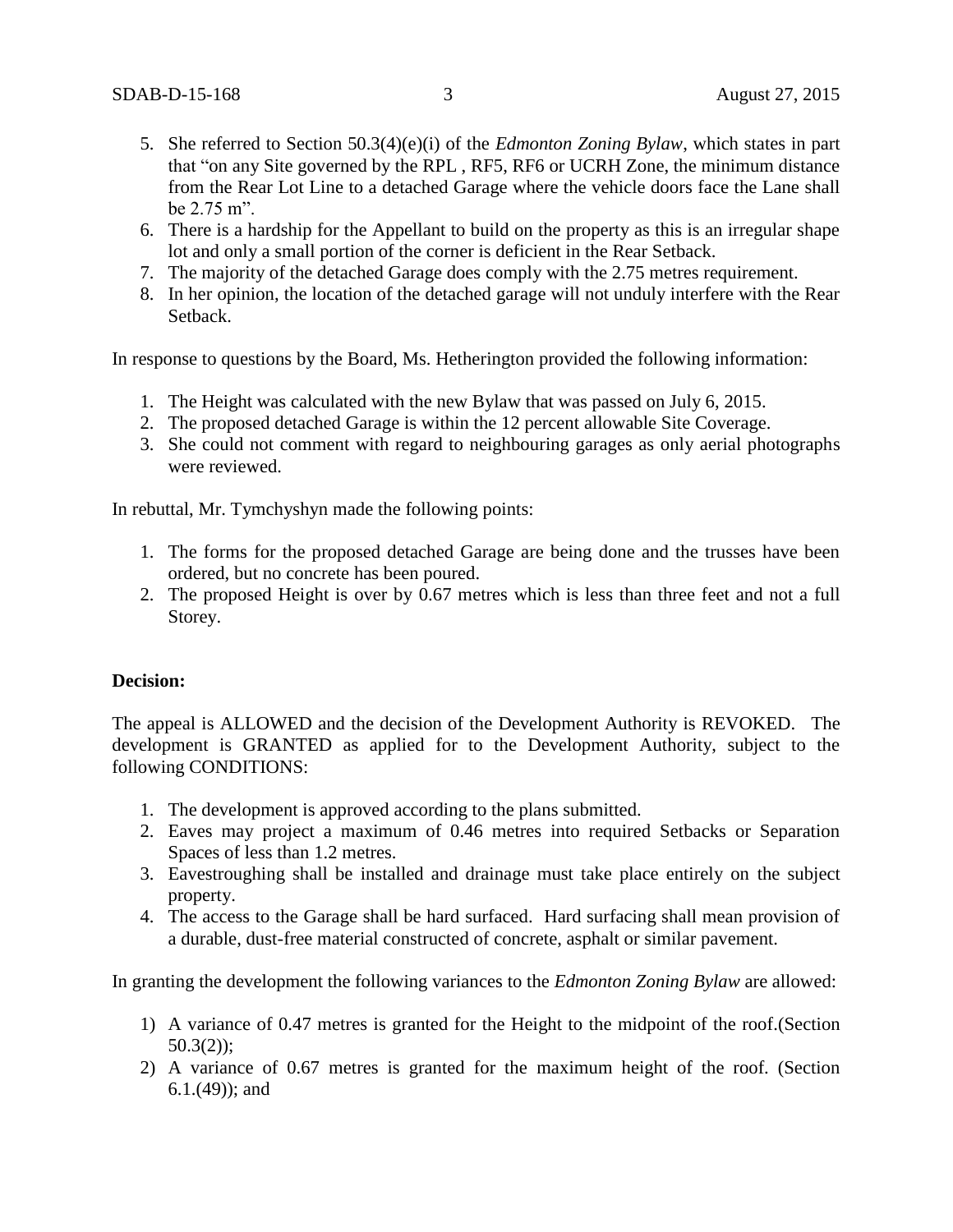3) A variance of 1.25 metres is granted in the distance from the Rear Lot Line to the proposed Accesssory Building. (Section 50.3(4)(e)

### **Reasons for Decision:**

The Board finds the following:

- 1. The proposed development is Accessory to a Permitted Use in the RPL Planned Lot Residential Zone.
- 2. Based on the evidence submitted, only one corner of the detached Garage will be deficient and the rest of the detached Garage is within the required Rear Setback.
- 3. Based on the evidence submitted, there is a hardship to the Appellant to build a detached Garage that fully complies with the *Edmonton Zoning Bylaw* due to the lot being an irregular pie shaped lot.
- 4. The Grade of the lot is higher at the front of the property where the house is located closer to the front property line, and lower at the rear of the property, which will mitigate the impact of the excess Height to the detached Garage when looking at it from the front of the property.
- 5. Garages across the rear lane that have been built are on a higher grade than the proposed detached Garage.
- 6. Based on the evidence submitted, the additional space required in the upper area of the detached Garage will only be used for storage.
- 7. Based on the evidence submitted, the proposed detached Garage will be within the 12 percent allowable Site Coverage for Accessory Buildings.
- 8. For the above reasons, it is the opinion of the Board that the proposed development will not unduly interfere with the amenities of the neighbourhood, nor materially interfere with or affect the use, enjoyment or value of neighbouring parcels of land.

### **Important Information for Applicant/Appellant**

- 1. This is not a Building Permit. A Building Permit must be obtained separately from the Sustainable Development Department, located on the  $5<sup>th</sup>$  Floor, 10250 – 101 Street, Edmonton.
- 2. Obtaining a Development Permit does not relieve you from complying with:
	- a) the requirements of the *Edmonton Zoning Bylaw*, insofar as those requirements have not been relaxed or varied by a decision of the Subdivision and Development Appeal Board;
	- b) the requirements of the *Alberta Safety Codes Act*, RSA 2000, c S-1;
	- c) the requirements of the *Permit Regulation*, Alta Reg 204/2007;
	- d) the requirements of any other appropriate federal, provincial or municipal legislation; and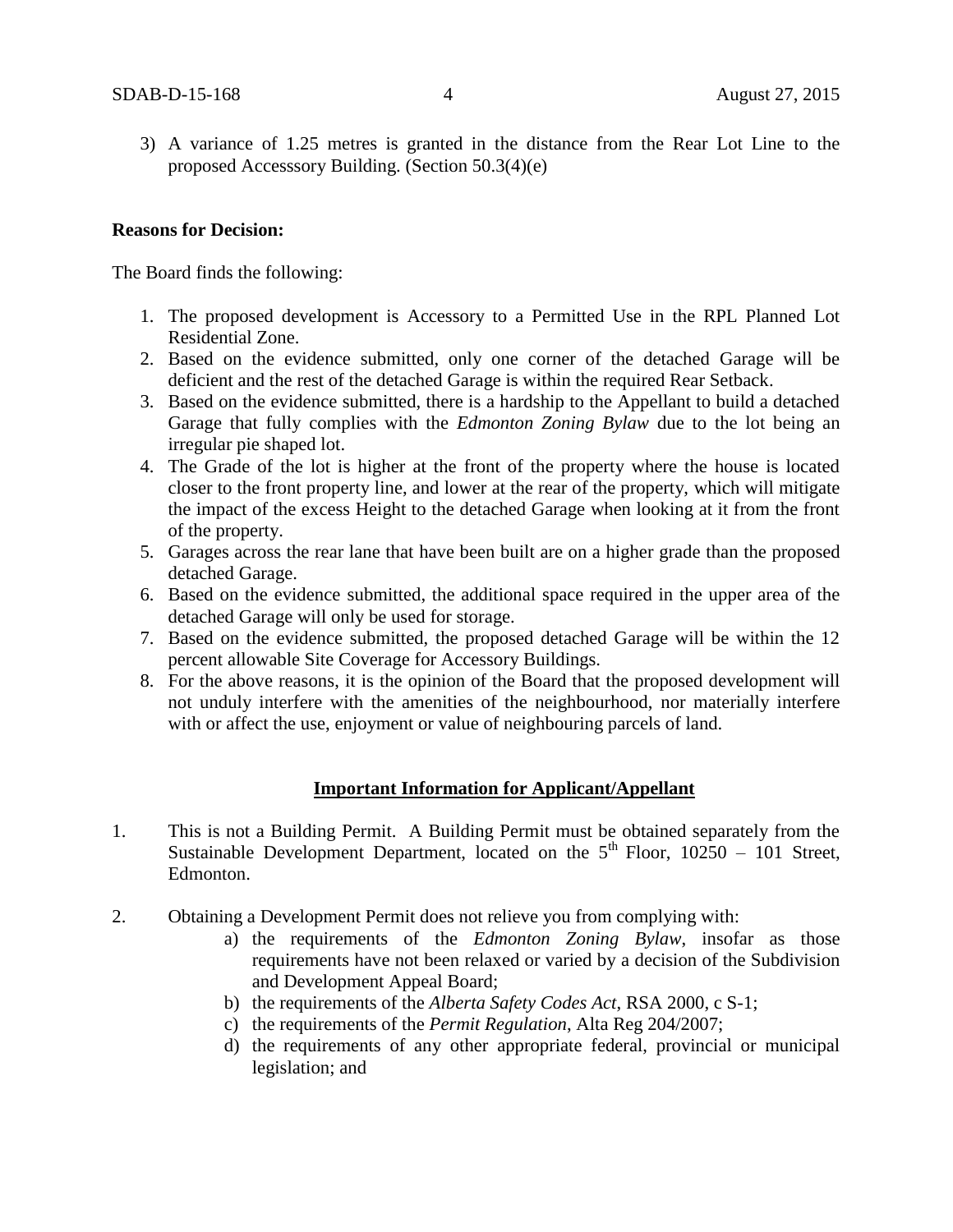- e) the conditions of any caveat, covenant, easement or other instrument affecting a building or land.
- 3. When an application for a Development Permit has been approved by the Subdivision and Development Appeal Board, it shall not be valid unless and until any conditions of approval, save those of a continuing nature, have been fulfilled.
- 4. A Development Permit will expire in accordance to the provisions of Section 22 of the *Edmonton Zoning Bylaw 12800*, as amended.
- 5. This decision may be appealed to the Alberta Court of Appeal on a question of law or jurisdiction under Section 688 of the *Municipal Government Act*, RSA 2000, c M-26. If the Subdivision and Development Appeal Board is served with notice of an application for leave to appeal its decision, such notice shall operate to suspend the Development Permit.
- *6.* When a decision on a Development Permit application has been rendered by the Subdivision and Development Appeal Board, the enforcement of that decision is carried out by the Sustainable Development Department, located on the 5th Floor, 10250 – 101 Street, Edmonton.

*NOTE: The City of Edmonton does not conduct independent environmental checks of land within the City. If you are concerned about the stability of this property for any purpose, you should conduct your own tests and reviews. The City of Edmonton, when issuing a development permit, makes no representations and offers no warranties as to the suitability of the property for any purpose or as to the presence or absence of any environmental contaminants on the property.*

> Ms. P. Jones, Presiding Officer Subdivision and Development Appeal Board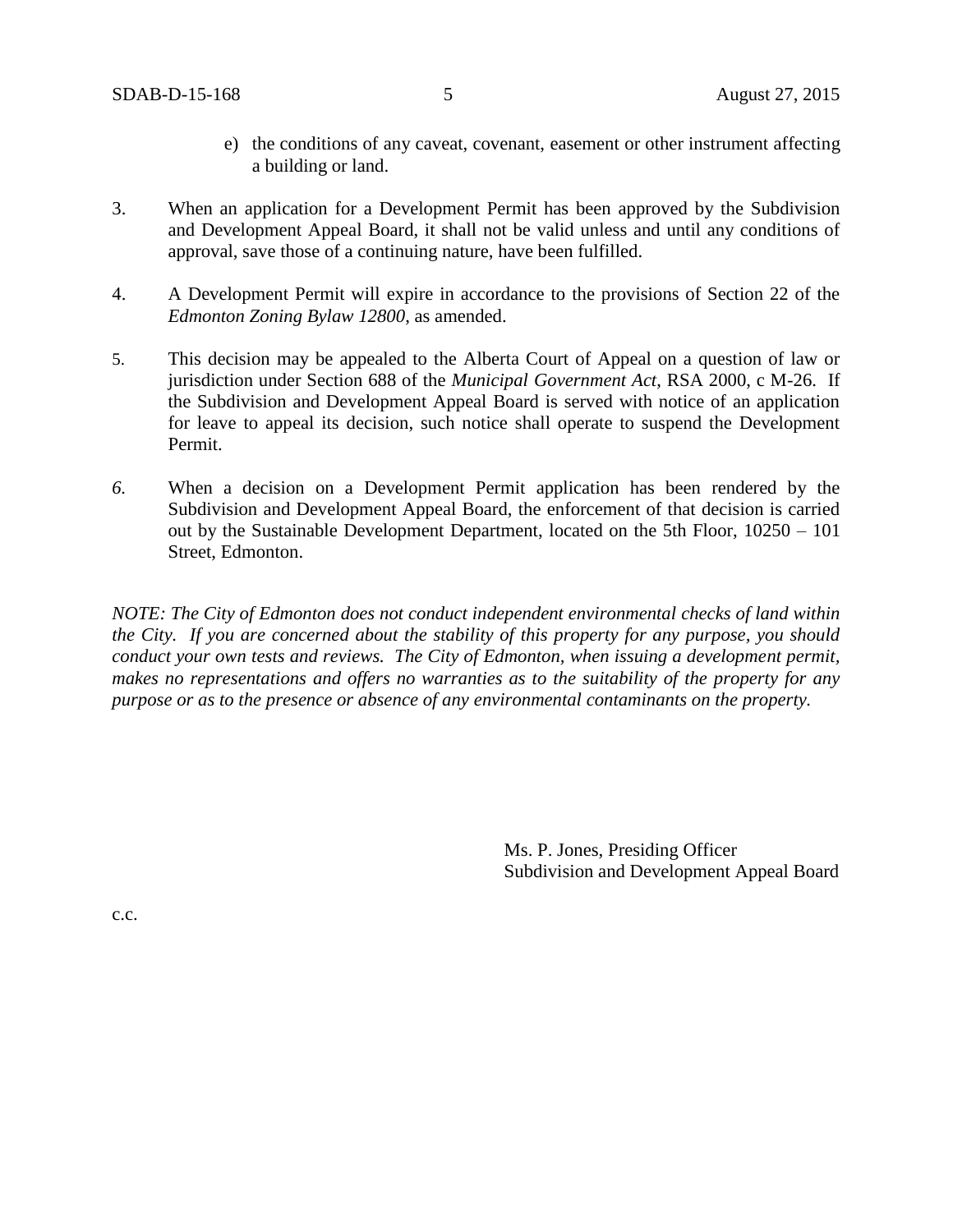*Edmonton Subdivision and Development Appeal Board* Churchill Building 10019 - 103 Avenue NW Edmonton, AB T5J 0G9 Phone: 780-496-6079 Fax: 780-577-3537 Email: sdab@edmonton.ca<br>Web: www.edmonton.com Web: www.edmontonsdab.ca

# **SDAB-D-15-179**

Application No. **170501713-001**

An appeal by Suman Garg to construct exterior alterations (extension of front Driveway) to a Single Detached House, located at 4640 - 26 Avenue NW, was **TABLED TO SEPTEMBER 2, or 3, 2015**.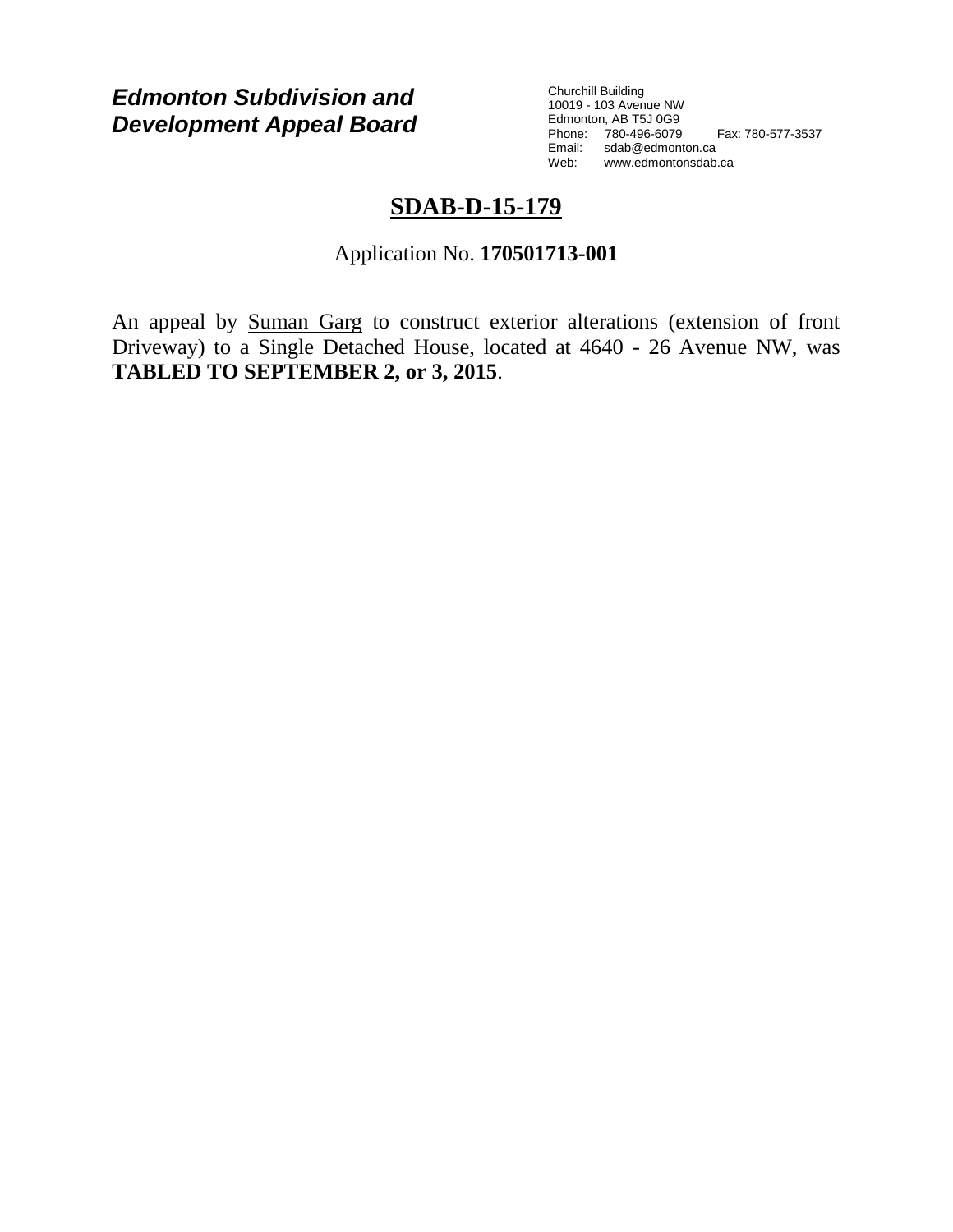# *Edmonton Subdivision and Development Appeal Board*

Churchill Building 10019 - 103 Avenue NW Edmonton, AB T5J 0G9 Phone: 780-496-6079 Fax: 780-577-3537<br>Email: sdab@edmonton.ca sdab@edmonton.ca Web: www.edmontonsdab.ca

Date: August 27, 2015 Project Number: 170148049-001 File Number: SDAB-D-15-180

# **Notice of Decision**

This appeal dated July 21, 2015, from the decision of the Development Authority for permission to:

Construct a Semi-detached House with veranda and Basement development (Not to be used as additional Dwellings) and to demolish a Single Detached House and Accessory Building (rear detached Garage)

on Plan RN43B Blk 76 Lot 3, located at 11609 - 88 Street NW, was heard by the Subdivision and Development Appeal Board on August 12, 2015.

### **Summary of Hearing:**

At the outset of the appeal hearing, the Presiding Officer confirmed with the parties in attendance that there was no opposition to the composition of the panel.

The Presiding Officer then addressed the issue of jurisdiction and whether the appeal was filed within the allowable 14-days appeal period, pursuant to section 686 of the Municipal Government Act, RSA 2000, c M-26 (the "Act").

The Board heard from Ms. Culinescu, the Appellant and Mr. Raju, representing Tech View Homes, who together provided the following information with regard to the timing of filing the appeal:

- 1. Mr. Raju's office, Tech View Homes is located in the west end of the City.
- 2. Only he and his wife work at the office for the company and he often works outside of the office. There are no other employees.
- 3. He became aware of the refused permit letter from his business neighbour on June 24, 2015.
- 4. The signature on the Canada Post delivery confirmation is his business neighbour's signature and is dated June 5, 2015.
- 5. He thought he needed to receive the official refused permit prior to filing the appeal even though they had been notified of the refusal by e-mail.
- 6. He waited until July 20, 2015 to give the letter to Ms. Culinescu.
- 7. Ms. Culinescu stated that there was some communication between her and the Development Authority prior to her receiving the registered letter.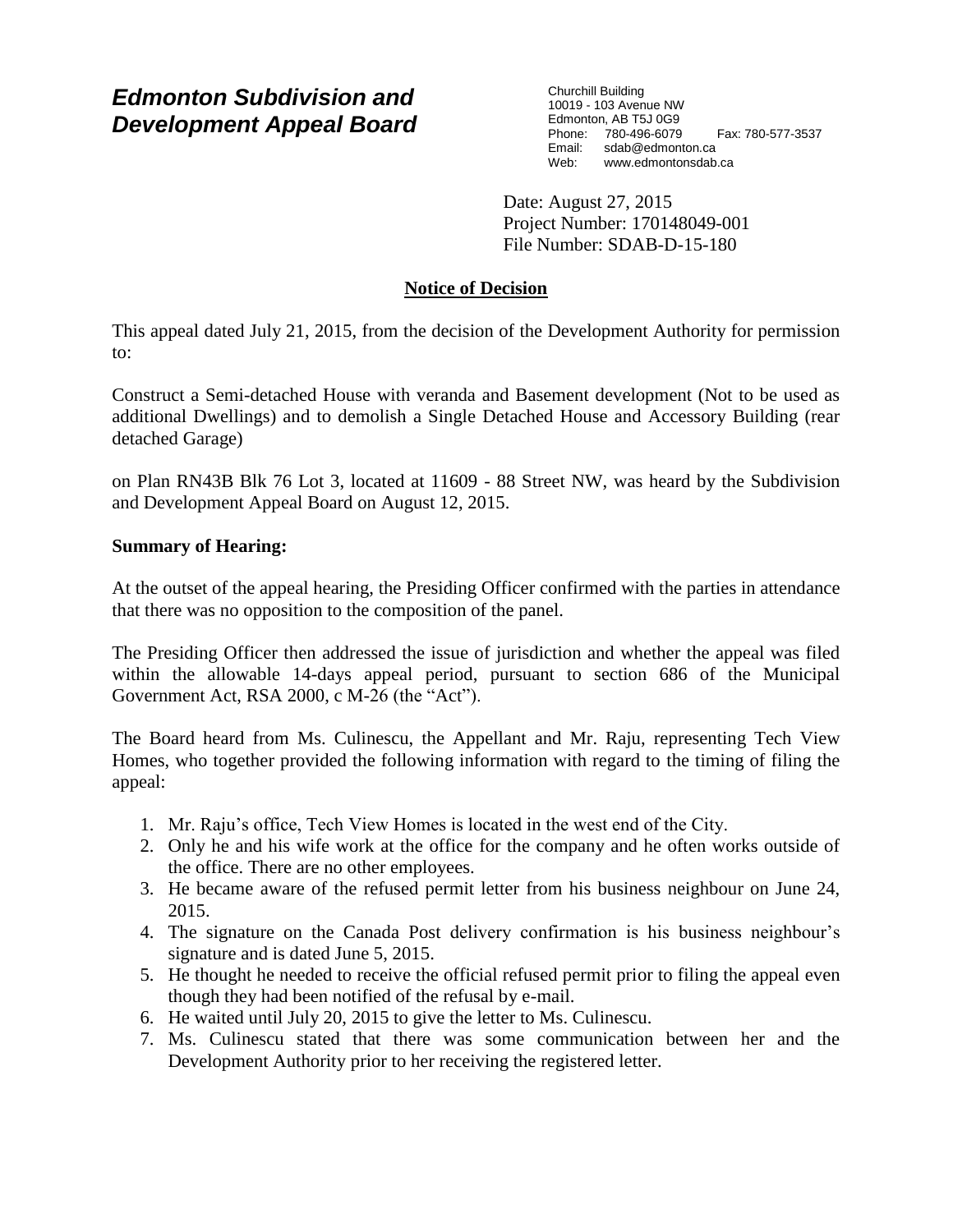8. On receipt of the registered letter, she filed the appeal on July 21, 2015.

In response to questions by the Board, Ms. Culinescu and Mr. Raju provided the following information:

- 1. They confirmed that the signature on the Canada Post delivery confirmation does not belong to any Tech View Homes employee. Only he and his wife work at the Tech View Homes office.
- 2. They confirmed that the signature belongs to the business neighbour next to Tech View Homes.
- 3. He confirmed that he received the refused permit from the neighbour on June 24, 2015.
- 4. Ms. Culinescu confirmed that she received the refused permit on July 20, 2015 and filed the appeal on July 21, 2015.

Ms. Hetherington, representing the Sustainable Development Department, provided the following information:

- 1. She refused the Development Permit on June 2, 2015 and advised the Appellant of the decision by email.
- 2. She received an e-mail response from the Appellant which she interpreted to mean that they would file the appeal within the allowable 14-days appeal period as advised.
- 3. The registered mail letter was received and signed for on June 5, 2015.
- 4. There was no feedback from Canada Post with respect to clarifying the exact address that the refused permit letter was delivered to.
- 5. She informed the Appellant of the allowable 14-day appeals period in her email dated June 2, 2015 and also in a follow up phone call with Ms. Culinescu. A copy of the email is on file.
- 6. In her opinion, the appeal was filed seven weeks after the permit was refused.

In rebuttal, Ms. Culinescu and Mr. Raju made the following points:

- 1. They waited for the official refused permit and did not make phone inquiries despite the June 2, 2015 email confirmation.
- 2. Tech View Homes has been in business for several years and this is their first appeal.

### **Decision:**

The Subdivision and Development Appeal Board does not have jurisdiction to hear the appeal.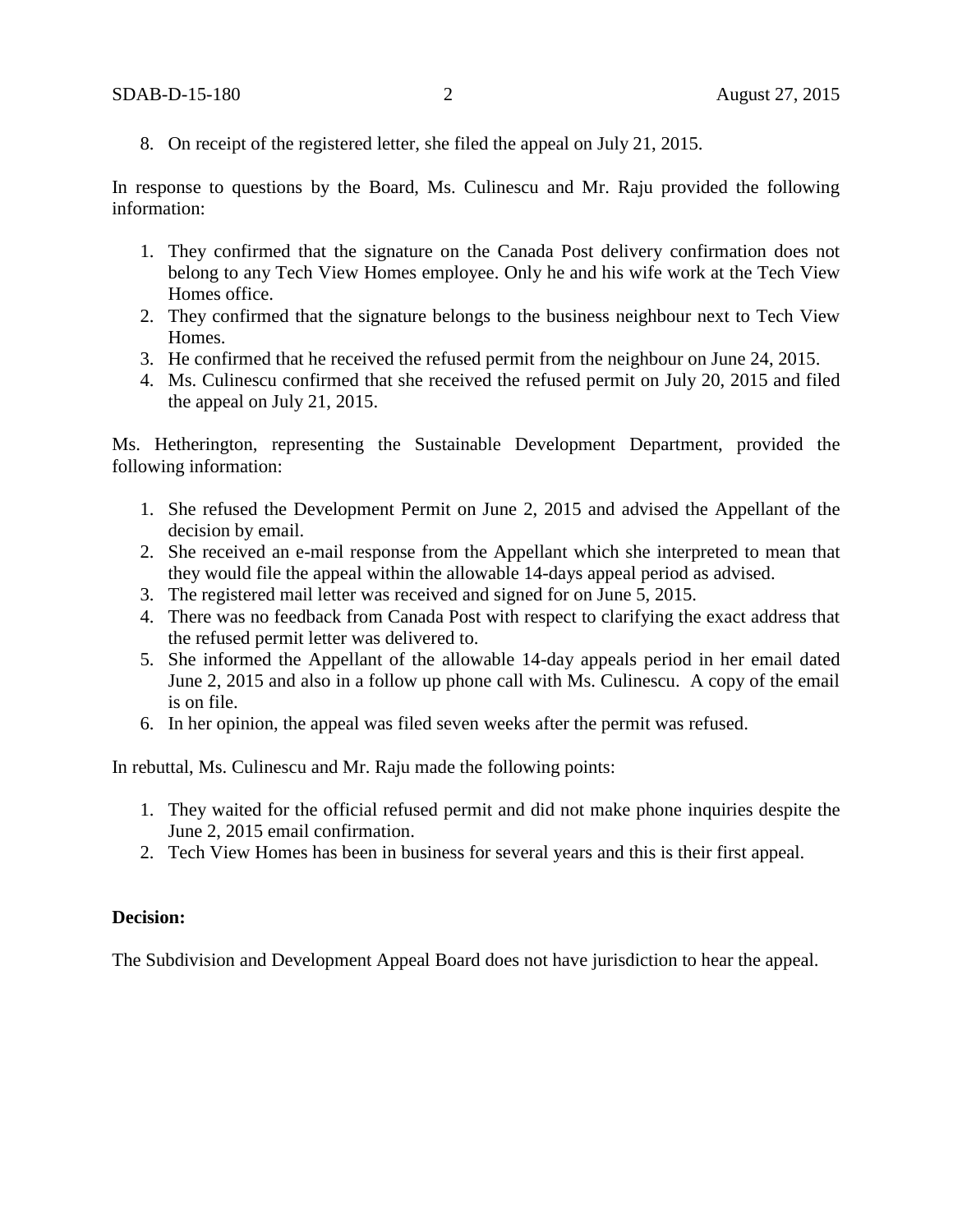#### **Reasons for Decision:**

The Board finds the following:

- 1. The Appellant was notified by the Sustainable Development Department of the permit refusal on June 2, 2015 by e-mail. A hard copy of the permit refusal was sent by Canada Post Registered Mail the same day and was accepted and signed for on June 5 2015 by the Appellant's business neighbor.
- 2. There were several communications between the Appellant and the Sustainable Development Authority regarding the refused permit during the period between the decision given by the Sustainable Development Authority and the time that the appeal to the Subdivision Development Appeal Board was filed
- 3. The refused permit was provided to the Appellant/Tech View Homes by the neighbouring business on June 24, 2015.
- 4. Mr. Raju notified Ms. Culinescu of the receipt of the permit refusal letter. However, he did not provide the letter to her until July 20, 2015, after which she then filed an appeal.
- 5. Section 686(1)(a)(i) of the *Municipal Government Act* (the "Act") states, in part:

A development appeal to a subdivision and development appeal board is commenced by filing a notice of the appeal, containing reasons, with the board *within 14 days… after the date on which the person is notified of the order or decision* or the issuance of the development permit… (emphasis added)

The Act does not require that the person receive the official permit – or in this case, the official refused permit. The Act simply requires that the person be notified of the decision.

- 6. In the present case, the Board is prepared to accept the Appellant's submission that the June 5, 2015 Canada Post registered mail was delivered to a neighbouring business.
- 7. However, the Board finds that the Appellant received notice of the permit refusal from the neighbouring business no later than June 24, 2015. As such, the deadline for filing an appeal was July 8, 2015.
- 8. Since the appeal was filed on July 21, 2015, the Board does not have jurisdiction to hear the appeal as per section 686(1)(a)(i) of the *Municipal Government Act*.

### **Important Information for Applicant/Appellant**

- 1. This is not a Building Permit. A Building Permit must be obtained separately from the Sustainable Development Department, located on the  $5<sup>th</sup>$  Floor, 10250 – 101 Street, Edmonton.
- 2. Obtaining a Development Permit does not relieve you from complying with:
	- a) the requirements of the *Edmonton Zoning Bylaw*, insofar as those requirements have not been relaxed or varied by a decision of the Subdivision and Development Appeal Board;